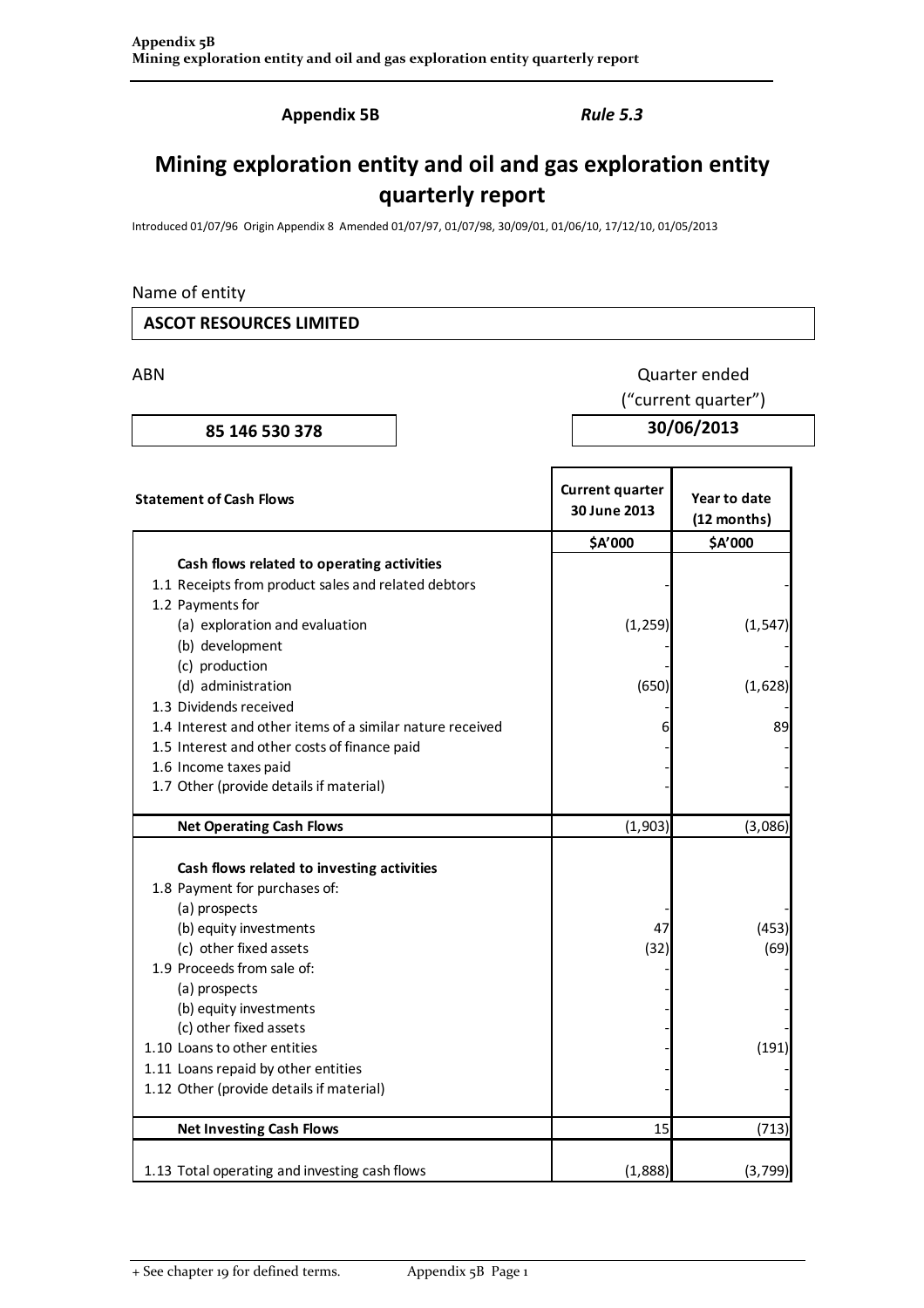| Statement of cash flows continued                                                                                                                                                                                                                                                                               |                |                  |
|-----------------------------------------------------------------------------------------------------------------------------------------------------------------------------------------------------------------------------------------------------------------------------------------------------------------|----------------|------------------|
| Cash flows related to financing activities<br>1.14 Proceeds from issues of shares, options, etc.<br>1.15 Proceeds from sale of forfeited shares<br>1.16 Proceeds from borrowings<br>1.17 Repayment of borrowings<br>1.18 Dividends paid<br>1.19 Other (Share issue costs on Non-Cash Director Shares<br>issued) | 1,220          | 1,220            |
| <b>Net Financing Cash Flows</b>                                                                                                                                                                                                                                                                                 | 1,220          | 1,220            |
| Net increase (decrease) in cash held<br>1.20 Cash at beginning of quarter/year to date<br>1.21 Exchange rate adjustments to item 1.20                                                                                                                                                                           | (668)<br>1,549 | (2,579)<br>3,461 |
| 1.22 Cash at end of quarter                                                                                                                                                                                                                                                                                     | 885            | 885              |

## Payments to directors of the entity, associates of the directors, related entities of the entity and associates of the related entities

|      |                                                                  | Curent quarter<br>\$A'000 |
|------|------------------------------------------------------------------|---------------------------|
| 1.23 | Aggregate amount of payments to the parties included in item 1.2 | 258                       |
| 1.24 | Aggregate amount of loans to the parties included in item 1.10   |                           |
|      |                                                                  |                           |

1.25 Explanation necessary for an understanding of the transactions

1.23 Directors Fees: \$18,000, Consulting Fees: \$11,000, Management Fees: \$80,053, Reimbursement of Project and Administration expenses incurred: \$135,039, Cash payments made from Carbones de Titiribi on behalf of Hampshire Mining: \$13,915

### Non-cash financing and investing activities

2.1 Details of financing and investing transactions which have had a material effect on consolidated assets and liabilities but did not involve cash flows

None

<sup>+</sup> See chapter 19 for defined terms.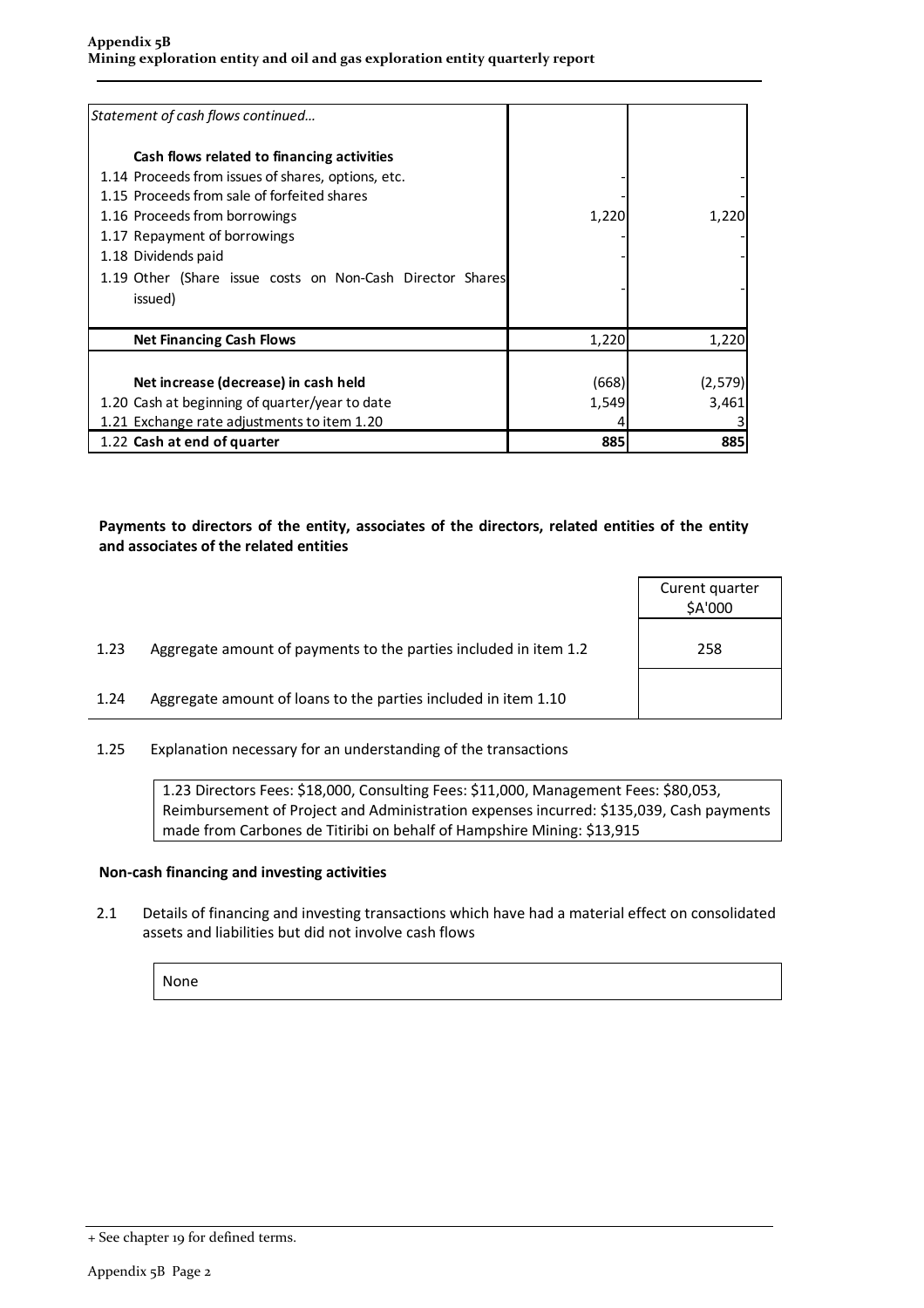2.2 Details of outlays made by other entities to establish or increase their share in projects in which the reporting entity has an interest

None

#### Financing facilities available

Add notes as necessary for an understanding of the position.

|     |                             | Amount available<br>\$A'000 | Amount used<br>\$A'000 |  |
|-----|-----------------------------|-----------------------------|------------------------|--|
| 3.1 | Loan facilities             | 1,220                       | 1,220                  |  |
| 3.2 | Credit standby arrangements |                             |                        |  |

|     | <b>Estimated cash outflows for next quarter</b> | \$A'000 |
|-----|-------------------------------------------------|---------|
| 4.1 | Exploration and evaluation                      | 1,014   |
| 4.2 | Development                                     |         |
| 4.3 | Production                                      |         |
| 4.4 | Administration                                  | 696     |
|     | <b>Total</b>                                    | 1,710   |

The Company received A\$650,000 by way of convertible note during July 2013.

The above cash flow forecast has been prepared based on the assumption that the Company will undertake a further capital raising during Q1 FY2014.

#### Reconciliation of cash

| Reconciliation of cash at the end of the quarter (as<br>shown in the statement of cash flows) to the<br>related items in the accounts is as follows. |                          | Curent quarter<br>\$A'000 | Previous quarter<br>\$A'000 |
|------------------------------------------------------------------------------------------------------------------------------------------------------|--------------------------|---------------------------|-----------------------------|
| 5.1                                                                                                                                                  | Cash on hand and at bank | 835                       | 1,499                       |
| 5.2                                                                                                                                                  | Deposits at call         | 50                        | 50                          |
| 5.3                                                                                                                                                  | Bank overdraft           |                           |                             |
| 5.4                                                                                                                                                  | Other (provide details)  |                           |                             |
| Total: cash at end of quarter (item 1.22)                                                                                                            |                          | 885                       | 1,549                       |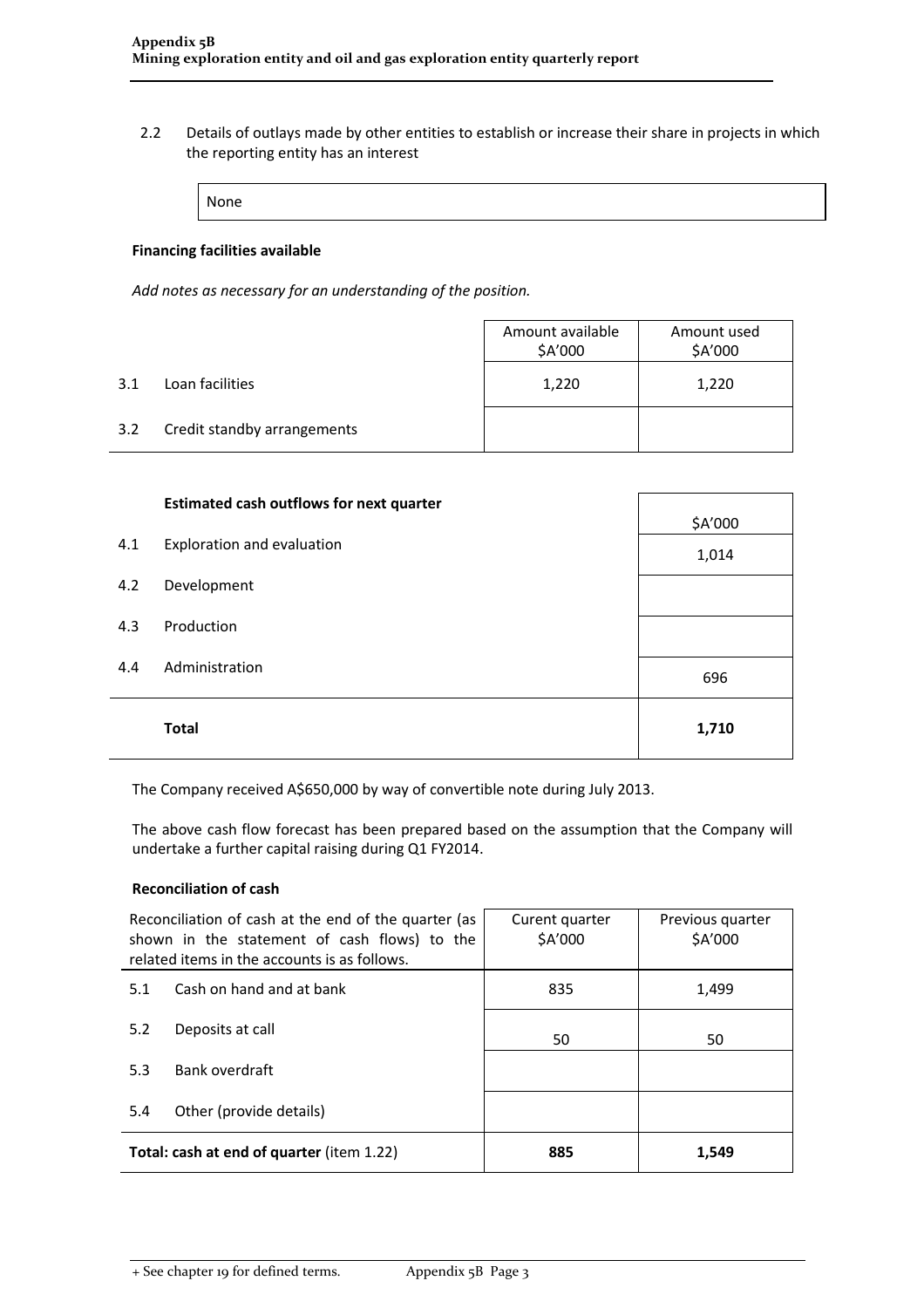#### Changes in interests in mining tenements and petroleum tenements

|     |                                                                                      | Tenement<br>reference and<br>location | Nature of<br>interest<br>(note (2)) | Interest at<br>beginning of<br>quarter | Interest at<br>end of<br>quarter |
|-----|--------------------------------------------------------------------------------------|---------------------------------------|-------------------------------------|----------------------------------------|----------------------------------|
| 6.1 | Interests in mining<br>tenements and<br>petroleum relinquished,<br>reduced or lapsed |                                       |                                     |                                        |                                  |
| 6.2 | Interests in mining<br>tenements and<br>petroleum acquired or<br>increased           |                                       |                                     |                                        |                                  |

#### Issued and quoted securities at end of current quarter

Description includes rate of interest and any redemption or conversion rights together with prices and dates.

|      |                                                                      | Total number | Number quoted | Issue price per<br>security (see<br>note 3) (cents) | Amount paid up<br>per security (see<br>note 3) (cents) |
|------|----------------------------------------------------------------------|--------------|---------------|-----------------------------------------------------|--------------------------------------------------------|
| 7.1  | Preference +securities (description)                                 |              |               |                                                     |                                                        |
| 7.2  | Changes during quarter                                               |              |               |                                                     |                                                        |
|      | (a) Increases through issues                                         |              |               |                                                     |                                                        |
|      | (b) Decreases through returns of capital, buy-<br>backs, redemptions |              |               |                                                     |                                                        |
| 7.3  | +Ordinary securities                                                 | 33,613,456   | 33,613,456    |                                                     |                                                        |
| 7.4  | Changes during quarter                                               |              |               |                                                     |                                                        |
|      | (a) Increases through issues                                         | 788,456      | 788,456       |                                                     |                                                        |
|      | (b) Decreases through return of capital, buy-<br>backs               |              |               |                                                     |                                                        |
| 7.5  | +Convertible debt securities                                         | $\mathbf{1}$ | Nil           | \$<br>1,220,000                                     |                                                        |
| 7.6  | Changes during quarter                                               |              |               |                                                     |                                                        |
|      | (a) Increases through issues                                         | $\mathbf{1}$ | Nil           | 1,220,000<br>$\zeta$                                |                                                        |
|      | (b) Decreases through securities matured,<br>converted               |              |               |                                                     |                                                        |
|      |                                                                      |              |               |                                                     |                                                        |
| 7.7  | <b>Options</b><br>(description)                                      |              |               | Exercise price                                      | Expiry date                                            |
|      |                                                                      | 750,000      |               | \$0.20                                              | 31/01/2014                                             |
|      |                                                                      | 2,750,000    |               | \$0.20                                              | 31/01/2014                                             |
|      |                                                                      | 800,000      |               | \$0.20                                              | 22/02/2016                                             |
| 7.8  | Issued during quarter                                                |              |               |                                                     |                                                        |
| 7.9  | Exercised during quarter                                             |              |               |                                                     |                                                        |
| 7.10 | Expired during quarter                                               |              |               | $\overline{a}$                                      |                                                        |
| 7.11 | Debentures (totals only)                                             |              |               |                                                     |                                                        |
|      | 7.12 Unsecured notes (totals only)                                   |              |               |                                                     |                                                        |

<sup>+</sup> See chapter 19 for defined terms.